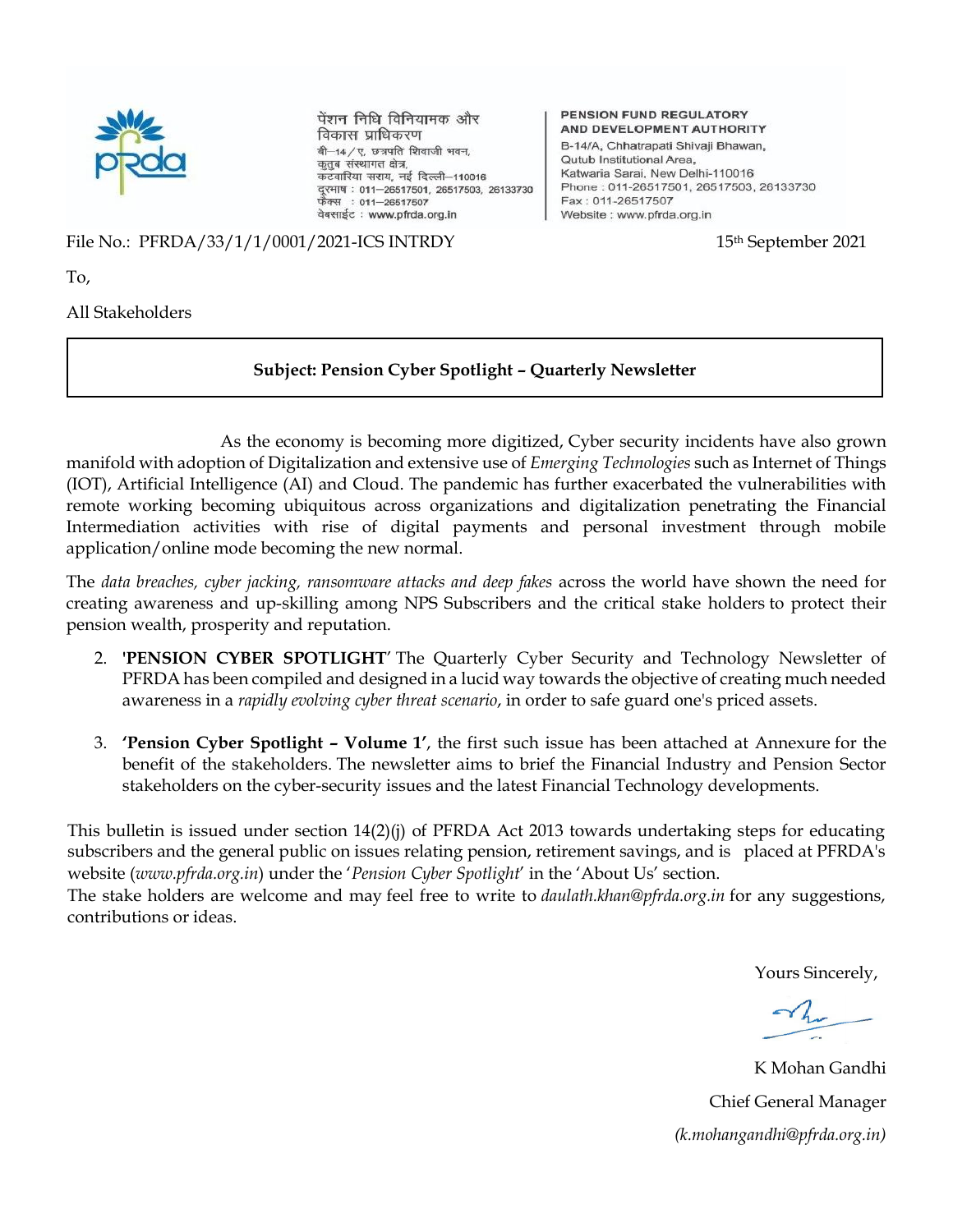

#### **Pension Fund Regulatory and Development Authority**



#### (PFRDA)

### **PENSION CYBERSPOTLIGHT**

# **PFRDA'SCYBERSECURITYANDTECHNOLOGYNEWSLETTER**

**From Chairman's desk,** 

#### **Volume 1|AUG 2021**

# **CONTENTS**

- **Chairman's message**
- **•FocalPoint**
- **Cyber Security Funda**
- **Policy track**
- **•NewsinCyberSpotlight**



With the Covid pandemic, the financial sector and organisational behaviour have undergone drastic changes. Digital technology has pervaded all aspects of our lives and the façade separating work and home has vanished. In this scenario

the challenges to cybersecurity have grown manifold. With funds and data being stored and transferred digitally, the financial sector has become a primary target for numerous cyberattacks and crimes.

These developments necessitate a continuous knowledge enhancement and cyber security awareness to prevent and prepare against the cyber threats and protect subscriber data. It is a prerequisite for the financial regulators, industry stakeholders and the subscribers to keep themselves apprised of the latest trends and regulatory developments to build a resilient financial sector.

The Pension Cyber Spotlight newsletter thus seeks to curate the relevant content with expert insights to satiate the knowledge requirement of readers. I congratulate the team on the launch of the first volume of Pension Cyber Spotlight and wish them all the best for the future editions.

> **Regards, Shri Supratim Bandhopadhyay Chairman, PFRDA**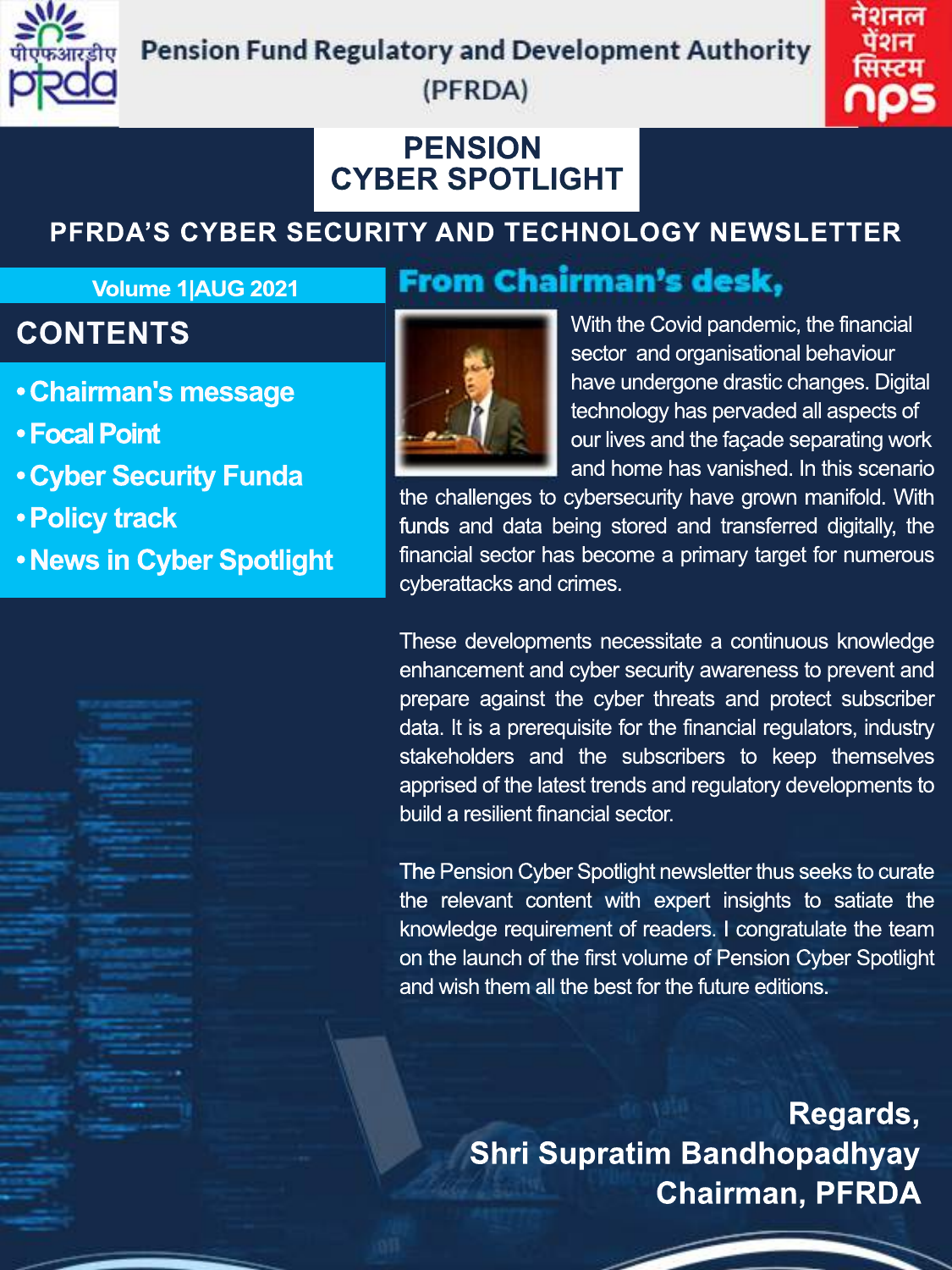## Why Cyber Security is important now more than ever?

India's Digital Transformation Digital Payments





No. of IOT connections expected by 2025. Almost 4 IOT devices per person on average.

# Digital Dilemma



Digital literacy, Cyber Defense Capability, and policy frameworks have lagged behind the rapid adoption of digitalisation.

This scenario has been succinctly expressed by the 2021 World Economic Forum Global Risks Report:

"Business, government, and household cybersecurity infrastructure and/or measures are outstripped or rendered obsolete by increasingly sophisticated and frequent cyber-crimes, resulting in economic disruption, financial loss, geopolitical tensions and/ or social instability. "

# **Cyber Threat Landscape in India**

Cyberattacks surged 3-fold to 1.16 mn last year in India: CERT-IN

Survey by SophosLabs has reported the impact of ransomware attacks in India has tripledto**3.38mn\$**in2021.

The major data breaches in India which happened recently i.e in 2021 such as Big Basket, Dominos, Upstox, etc. are a reality check on the level of cyber security protection in the nation.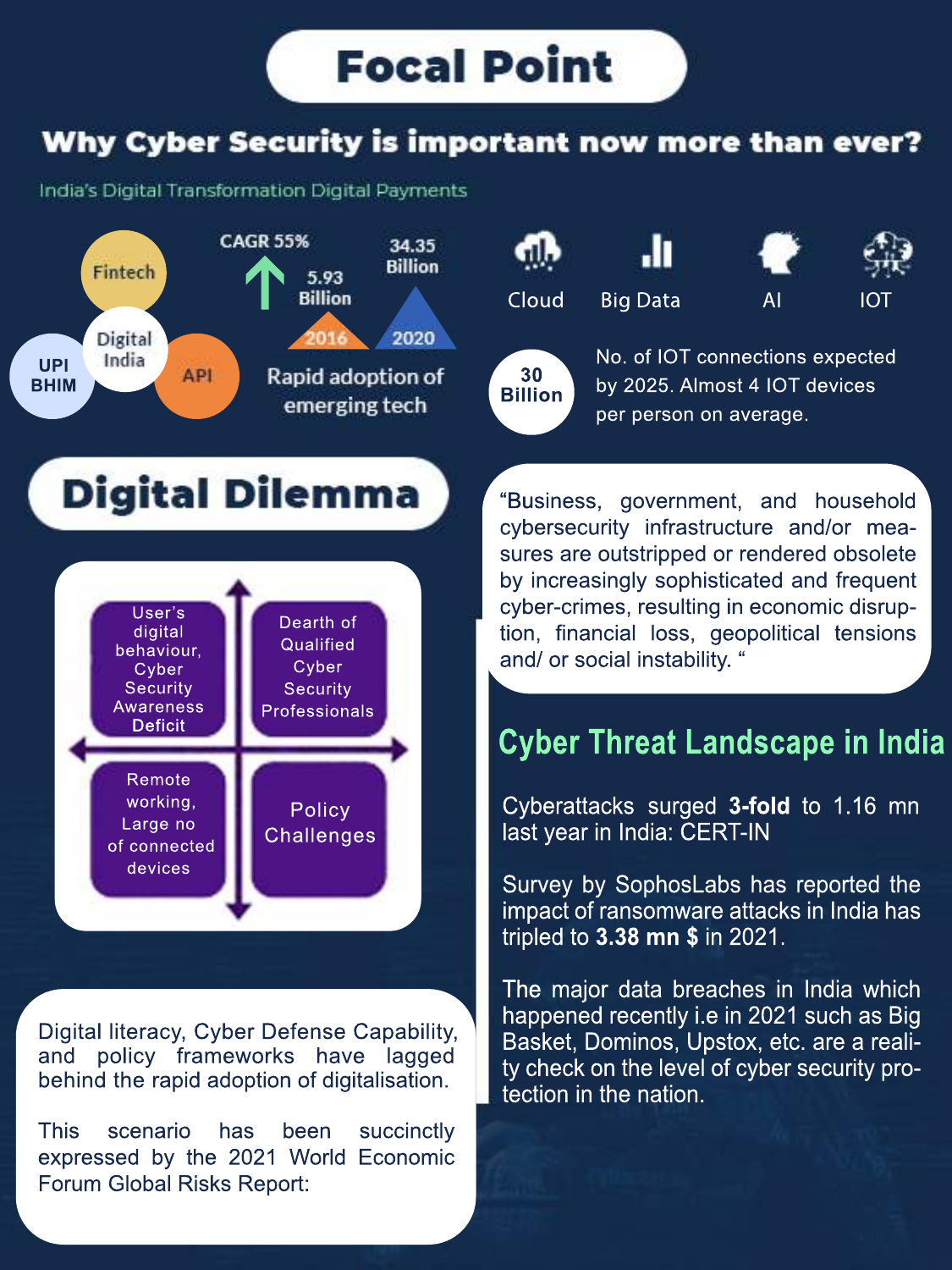# **Cyber Spotlight Funda**

Protecting organisations against costly data breaches and resultant losses in money and reputation starts with understanding the fundamentals of the security infrastructure.

#### **Information Security, Cyber Security and Network Security**



**1. InfoSec | 2.Cyber Security | 3.Network Security** 

*Infosec* is the larger set protecting info and info systems in all forms be it digital or not.

**Cyber Security** a subset of Infosec deals with protection of the cyber/ digital spaces from cyber-attacks.

**Network Security** is a subset of Cyber Security protecting the data being transmitted through devices form being intercepted or corrupted.

These terms are so closely linked that they are often used interchangeably. However, they are not the same and it is important to recognise the difference between the terms.

# **Policy Track**

#### **India's Cyber Security Institutions**

This edition of Cyber Spotlight will provide an overview of the cyber security institutions operational in India. Further insights and analysis to be continued in the upcoming editions.



manner.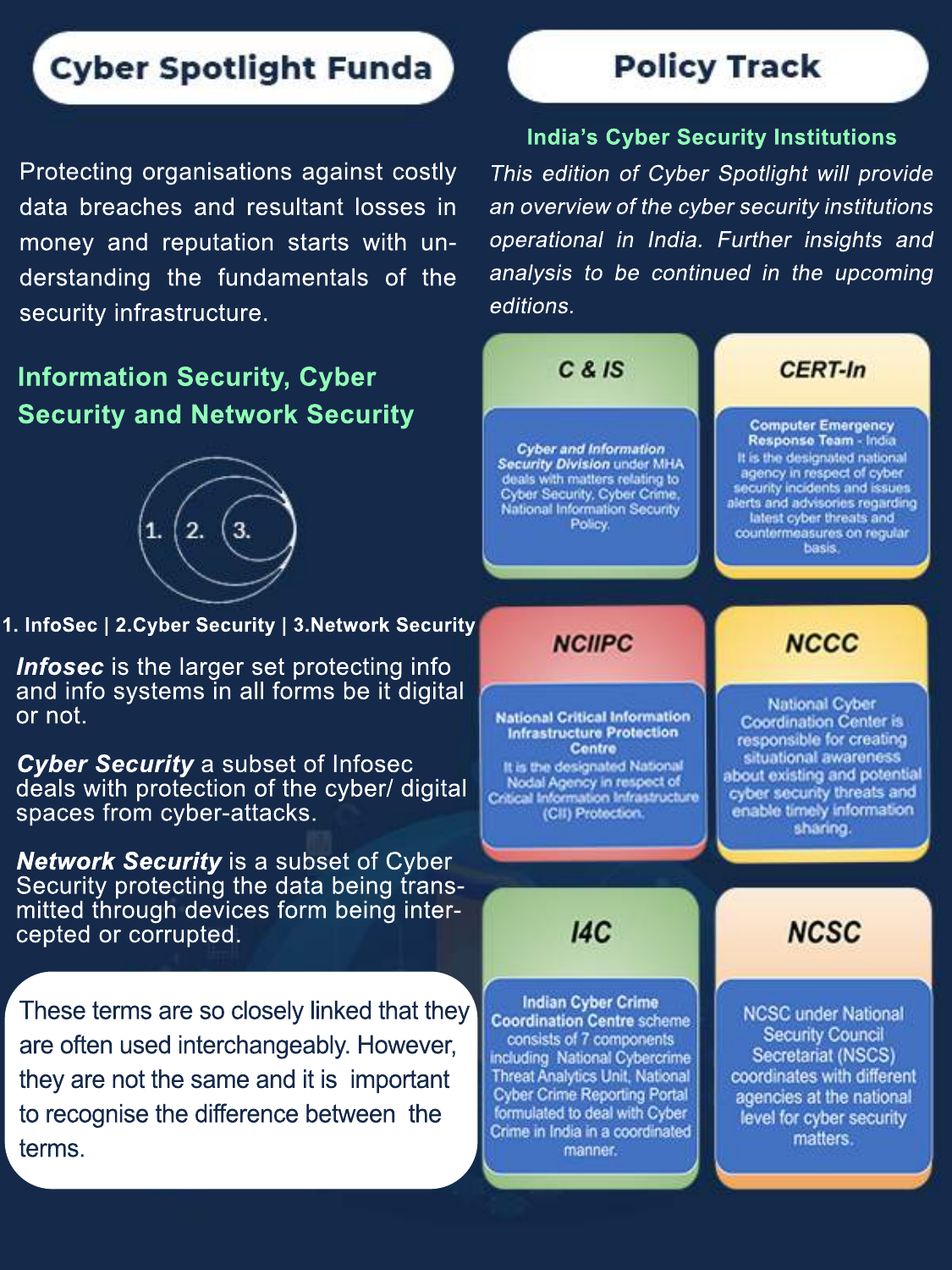### **News in Cyber Spotlight**

#### **Domestic Data Breaches**

# **Big Basket Dominos**

Database of about 20 million Big Basket users was allegedly leaked on the dark web in April 2021. This is said to be the data from a breach in November 2020. Big Basket has responded by incorporating OTP based mechanism as an enhanced security measure.

The attack on Dominos exposed 18 crore order details placed by Indian consumers. The details were made public by attackers who created a webpage on the darkweb enabling a simple search using Mobile Nos., jeopardising the privacy of the customers.

Upstox, one of India's largest brokerage firm suffered a data breach with hackers stealing data of around 25 lakh customers and shared on dark web. Upstox took proactive measures by alerting the customers of the hack and initiated multiple security enhancements.

These breaches raise considerable user privacy concerns and negatively influence public trust.

Checkpoint Survey finds that an average of 213 weekly ransomware attacks occur per organisation in India.The Sophos survey found that in India, the approximate recovery cost from the impact of a ransomware attack

# **KaseyaAttack**

Upstox and more Touted as the largest ever Ransomware attack, the Kaseya attack on July 2nd 2021 paralysed hundreds of businesses who use the products of the IT management software provider. The cyberattack has been attributed to the REvil/Sodinikibi ransomware group. Kaseya is central to global software supply chain servicing over 40000 organisations. Many Managed Service Providers (MSPs) use Kaseya platform to manage networks of other businesses which increases the extent of potential damage exponentially.

How did the attack take place?

As per the security experts who investigated the attack, zero-day vulnerabilities were exploited by the attackers to trigger a bypass authentication and upload a malicious payload as a software update which is a REvil Ransomware.

**Advisories** 

#### **Beware of fake SMS & Apps**

In May 2021, CERT-In issued an advisory warning about fake apps that were being spread through SMS. As per the advisory these apps on being installed spread to the victim's contacts via SMS and also gain unnecessary permission to access user data.

Some of the malicious APKs under circulation are Covid-19.apk, Vccin-Apply.apk, Cov-Regis.apk, Vaci\_\_Regis.apk, and MyVaccin\_v2.apk.

#### **Ransomware attacks**

# **Ransomware Attacks in India**

Research by two leading cyber security firms  $-$ Sophos and Check Point have conducted studies on the Ransomware attacks in india.